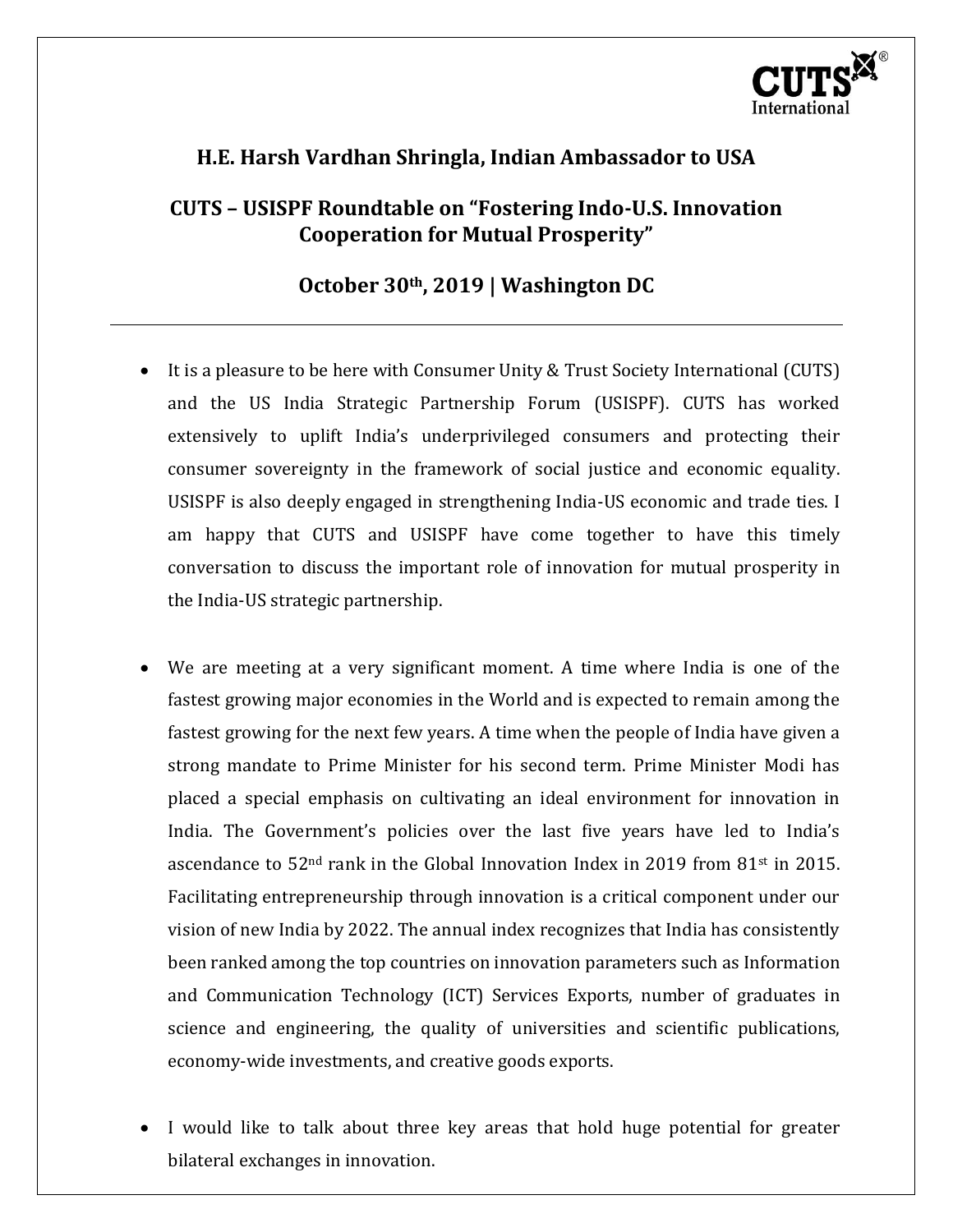ENERGY:

- India is confident of establishing a win-win situation for both sides in the Energy sector innovation. The 3rd largest consumer of oil in the world, India, is slated to become the largest contributor to demand growth globally. There is an estimated 315 billion barrels of untapped oil and oil equivalent gas in India. To extract the full potential of its resources, the Hydrocarbon Exploration and Licensing Policy (HELP) has been launched which extends single license for all types of hydrocarbons, with fiscal incentives, and freedom for further exploration. In the spirit of our strategic energy partnership, it is in our mutual interest to extract these offshore oil and gas deposits in India.
- India has recoverable shale gas resources of nearly 96 trillion cubic feet (tcf). The Gulf of Cambay, Krishna-Godavari, Cauvery, and the Damodar valley are some of the prominent places where huge reserves have been identified. We invite research expertise from USA to extract Oil and gas from shale reserves in India.
- Technology Innovation in Gas hydrates, Geothermal energy, Battery storage, Carbon Capture and Utilization, offers great potential given the energy demand in India.
- With tremendous growth potential, India is keen to become a refining hub with exporting capabilities. State-run energy firms are to spend \$20 billion on refinery expansions by 2022. India believes this is an opportunity to bring the best practices in refining infrastructure from around the world. Companies investing in innovative technology in the refining sector are encouraged to exchange knowledge in setting up new units across India.
- As India aims to raise its fuel efficiency standards, we encourage global leaders in energy efficiency to invest in ethanol and bio-fuel sector in India.

### PLASTICS

• India is a leader in the plastic industry. The Indian plastic industry produces and exports a wide range of raw materials. We believe this sets the stage for larger investments, which can use the robust supply network for the production of chemicals in automobile, textiles, renewable technology, piping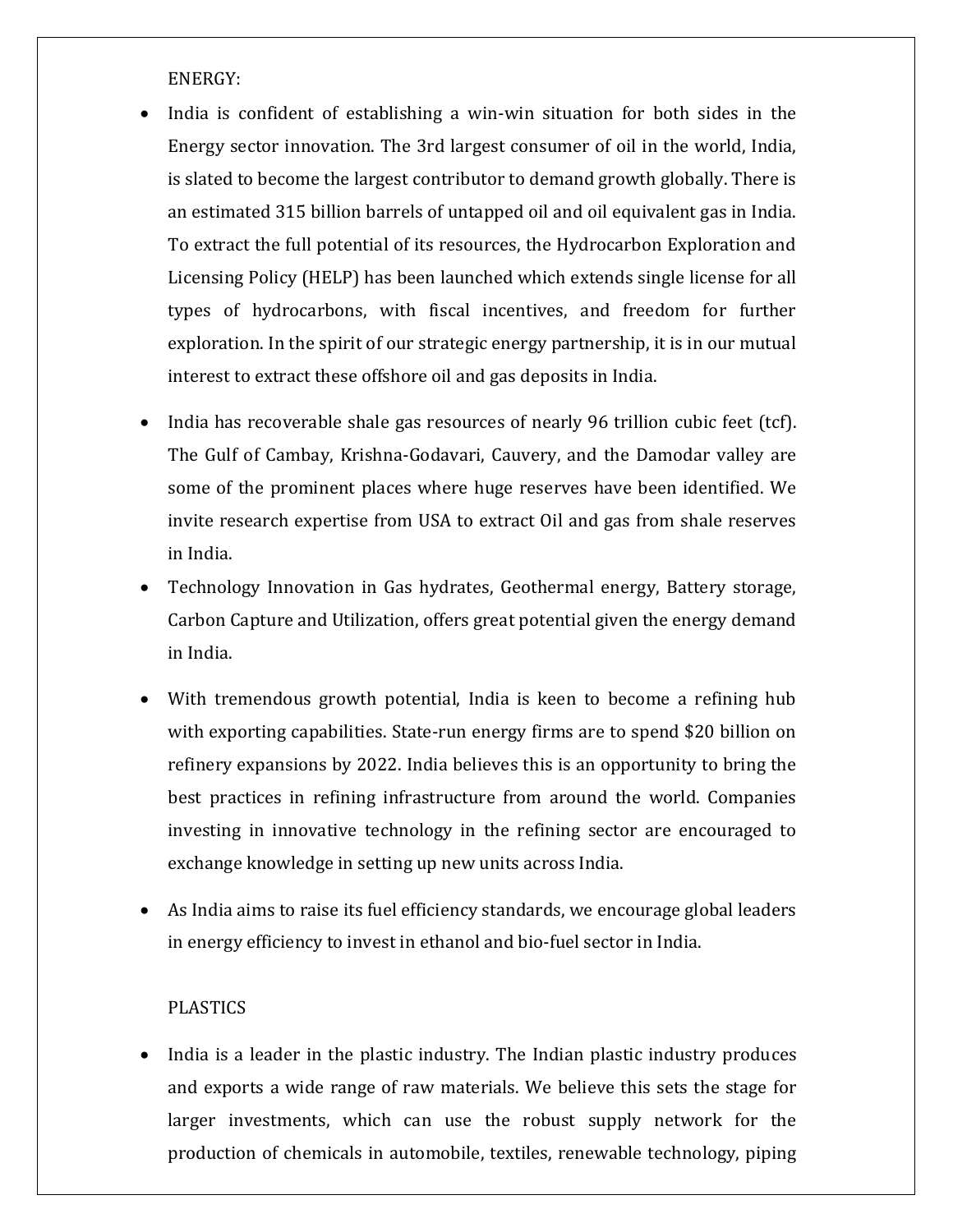and packaging industry. India is set to have 18 plastic parks. These plastic hubs are aimed at fostering a climate for innovation in bio-based polymers. We believe investments from global players will likely spur the industry to improve processes and achieve sustainable growth. This year Prime Minister Modi has also called upon the people of India to give up on single-use plastics in the interest of sustainable development.

 In July this year, I had an opportunity to visit NREL and see the innovative research in material and process engineering, energy systems integration, molecular and catalyst science, and Nano-science. The research in hydrogen fuel cells, electricity modeling, and in printing of solar panels is indicative of huge potential for future collaboration between NREL and India.

#### URBAN DEVELOPMENT & HOUSING

- India's urban population is expected to reach 40% by 2030. In order to address the increasing housing requirements of cities in India, the Government has launched the Pradhan Mantri Awas Yojna-Urban (PMAY-U) for providing houses to all eligible urban beneficiaries by the year 2022.
- In order to achieve this, Prime Minister of India has envisaged a paradigm shift in technology using large scale constriction under PMAY(U) as an opportunity to get the best available construction technologies across the globe. The shift in technology transition will address the large-scale housing construction in minimum time and minimum cost with efficient usage of resources and environmentally sustainable practices.
- The Ministry of Housing and Urban Affairs (MoHUA) is organizing an international competition titled Global Housing Technology Challenge-India (GHTC-India) in 2019-20, wherein alternative and innovative technologies from across the world will be mainstreamed, through a global challenge process.
- Apart from these key areas, India's focus on sanitation, universal health coverage and cleaning the rivers and reducing air pollution also provides an opportunity for innovation that would have the advantage of scale and massive impact on uplifting the living conditions of a huge population.